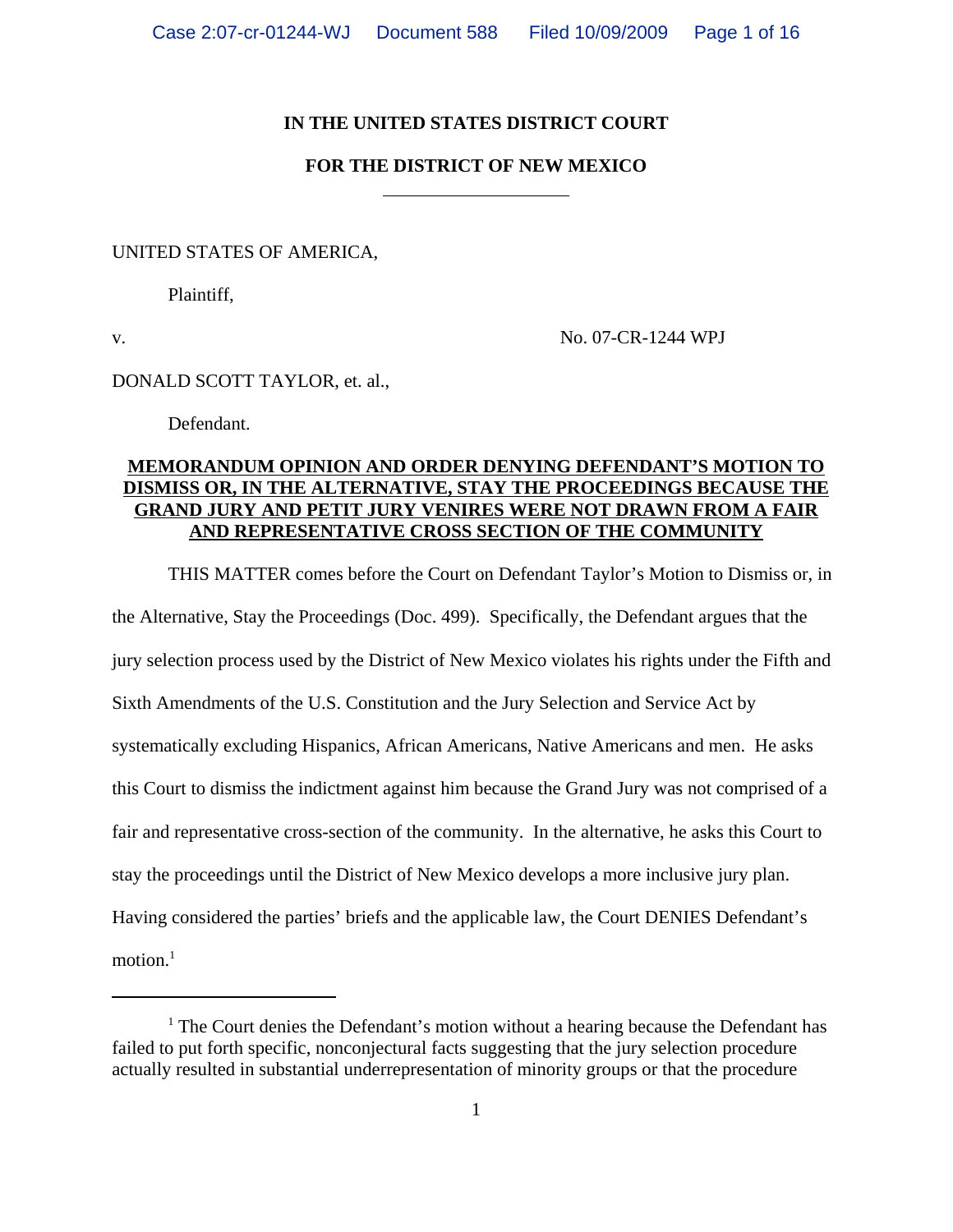### **COMPOSITION OF GRAND AND PETIT JURIES**

The Jury Selection and Service Act, 28 U.S.C. § 1861 *et seq.* ("JSSA"), requires each district court to devise a plan for the selection of grand and petit juries. In accord with the JSSA, the District of New Mexico devised and adopted a written plan for jury selection. The 2008 Jury Plan divides the state of New Mexico into three petit jury divisions (the Northern, Central and Southern Divisions) and two grand jury divisions (the Northern/Central Division and the Southern Division).<sup>2</sup> Every two years, a Master Jury Wheel is created by selecting at least 3,000 names—1,000 from each of the three petit jury divisions—at random from voter registration lists. Next, the Clerk randomly selects names from each division on the master wheel and sends those persons both a juror qualification form and a general summons to report for grand or petit jury service for a two-month term. The qualification forms ask potential jurors to identify their gender, race and ethnicity among other things. When the forms are returned, the Clerk of Court

systematically excludes these groups from jury venires. *See United States v. Ruiz-Castro*, 92 F.3d 1519, 1527 (10th Cir. 1996) (overruled on other grounds).

 $2$  Under the 2003 Jury Plan, which is also relevant to this case, the three petit jury divisions were the Albuquerque/Santa Fe Division, the Las Cruces Division, and the Roswell Division. The two grand jury divisions were the Northern Division (composed of the counties in the Albuquerque/Santa Fe petit jury division) and the Southern Division (composed of the counties in the Las Cruces and Roswell petit jury divisions).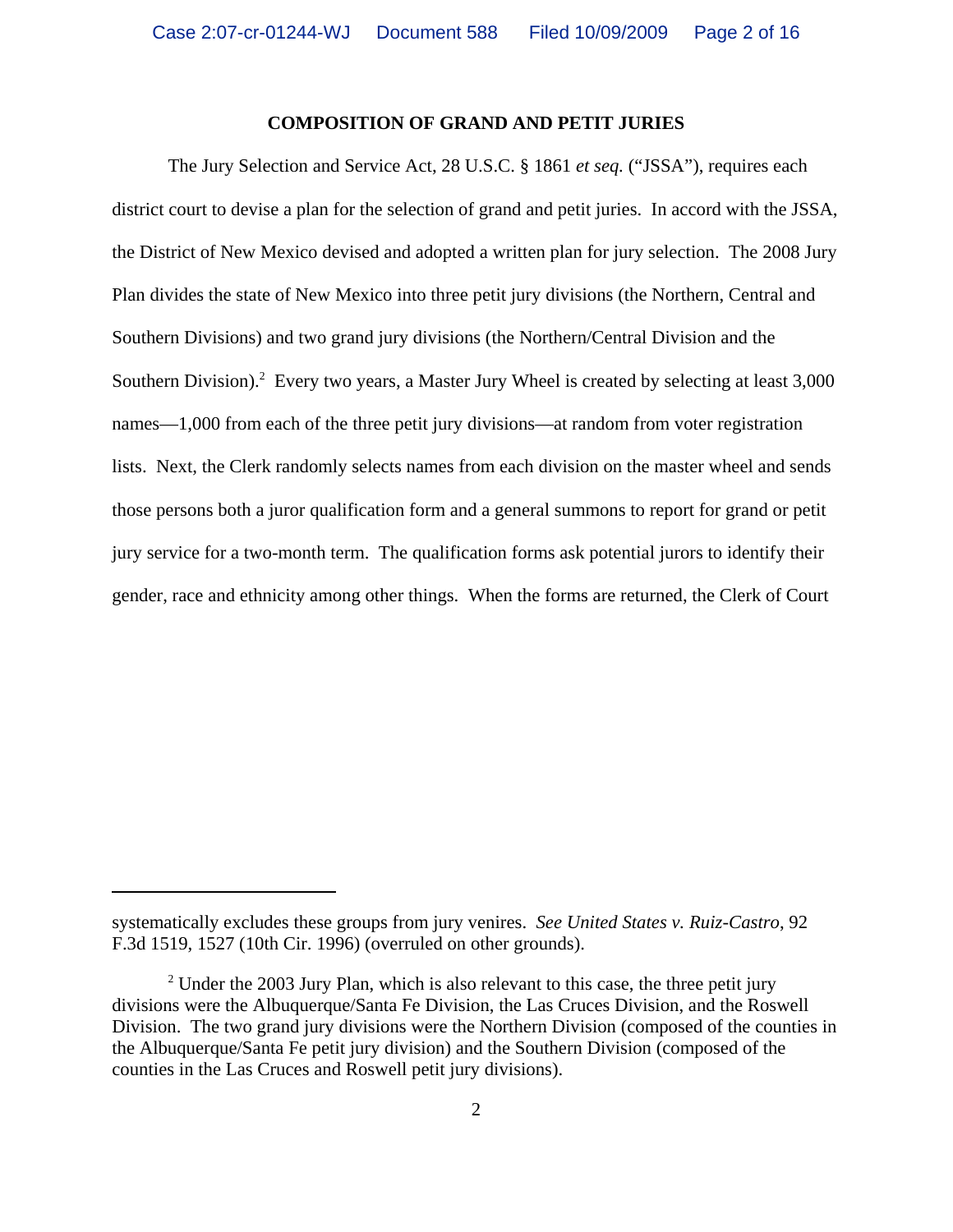dismisses anyone who is disqualified,<sup>3</sup> exempted<sup>4</sup> or excused.<sup>5</sup> If a person is qualified and available to serve, then his or her name is added to the Qualified Jury List for his or her division and he or she is expected to report for service pursuant to the summons. Under the 2008 Plan, new Qualified Jury Lists are created approximately every two months.

In contrast, the 2003 Jury Plan instructed the Clerk to create Qualified Jury Wheels rather than Qualified Jury Lists for each of the three petit jury divisions. To form the qualified wheels, names on the master wheel were randomly selected to receive a juror qualification form. Once the qualification forms were returned, the Clerk added the names of each person who was qualified and available to serve to the Qualified Jury Wheel for that juror's division. Finally, names were drawn at random from the Qualified Wheel and those persons receive summonses for particular grand and petit jury panels. The 2008 Jury Plan consolidated this process: jurors are now summoned and qualified in a single procedure in lieu of two separate procedures.

This case implicates both the 2003 and 2008 Jury Plans. The grand jury which returned the superseding indictment against the Defendant in this case was formed pursuant to the provisions of the 2003 Jury Plan, which was in place at the time the grand jury was empaneled. Taylor was indicted in Las Cruces by a jury selected from the Southern Division (as that division

 $3$  A person is qualified for jury service as long as he or she: (1) is a U.S. citizen at least 18 years of age; (2) has resided in the district at least one year; (3) is able to read, write and understand English enough to fill out the juror qualification form; (4) is able to speak English; (5) is mentally and physically capable; and (6) has no felony convictions or pending charges. 28 U.S.C. § 1865(b).

<sup>&</sup>lt;sup>4</sup> Active members of the U.S. Armed Forces, members of certain fire and police departments, and certain public officers are exempt from jury service. 28 U.S.C. § 1863(b)(6).

<sup>&</sup>lt;sup>5</sup> The 2008 Jury Plan stipulates that persons over 70 years of age, persons who have served as a grand juror or petit jury in any federal court within the last two years, and volunteer safety personnel are excused from jury service.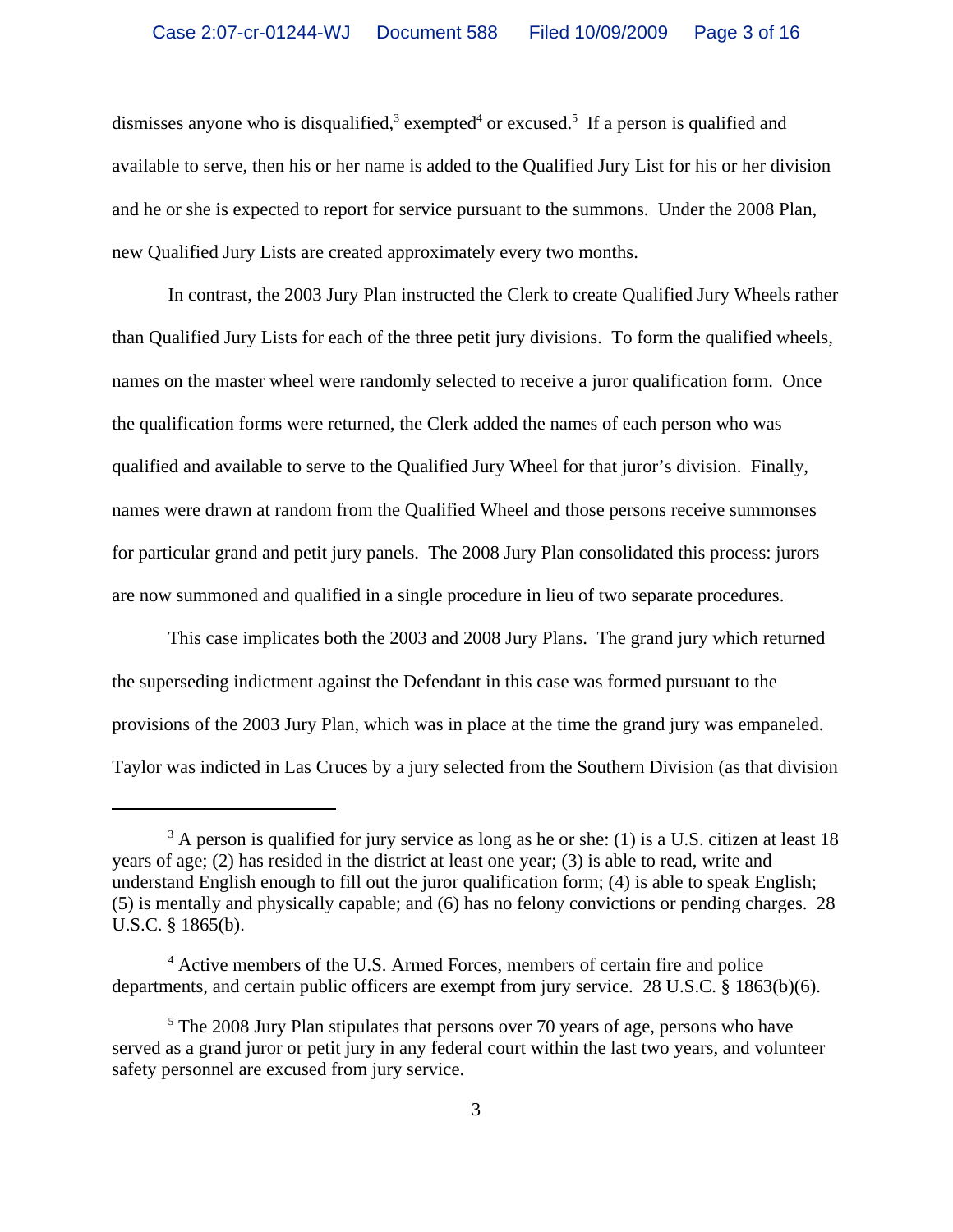is defined in the 2003 Plan). The petit jury, on the other hand, will be selected pursuant to the provisions of the 2008 Jury Plan which is currently in effect. The 2008 Plan directs the Clerk to assemble a petit jury from the Qualified Jury List for the Central Division. This Court, however, chose to forgo this procedure and instead ordered the Clerk to create a Qualified Jury List for this case on a district-wide basis. (Doc. 228) The Court decided to draw jurors on a state-wide basis rather than only from the Central Division in order to offer the Defendant and the Government the broadest possible spectrum of qualified jurors on the basis of race, ethnicity and geography. Furthermore, because the Government had filed notice of intent to seek the death penalty, the Court wanted to avoid any potential problems with jury selection in the event the case received significant pre-trial publicity. In accord with the Court's order, the Clerk created a Qualified Jury List (identified as Pool # 101091001) for this case based on an initial random draw of 4,000 names on a state-wide basis from the Master Wheel.With the consent of the parties, the Clerk subsequently narrowed the list to 1,000 persons who were both qualified and available to serve. This Court then authorized the Clerk to mail a voir dire questionnaire along with instructions to appear to each of the 1,000 randomly selected jurors.

#### **SIXTH AMENDMENT**

The Sixth Amendment guarantees a defendant in a criminal trial the right to an impartial jury drawn from a fair cross-section of the community. *Taylor v. Louisiana*, 419 U.S. 522, 537 (1975). A defendant does not, however, have the right to a jury of any particular composition and the jury actually chosen need not "mirror the community." *Id.* at 538. To establish a prima facie violation of the fair cross-section requirement, a defendant must show (1) that the group alleged to be excluded is a "distinctive" group in the community; (2) that the representation of this group in venires from which juries are selected is not fair and reasonable in relation to the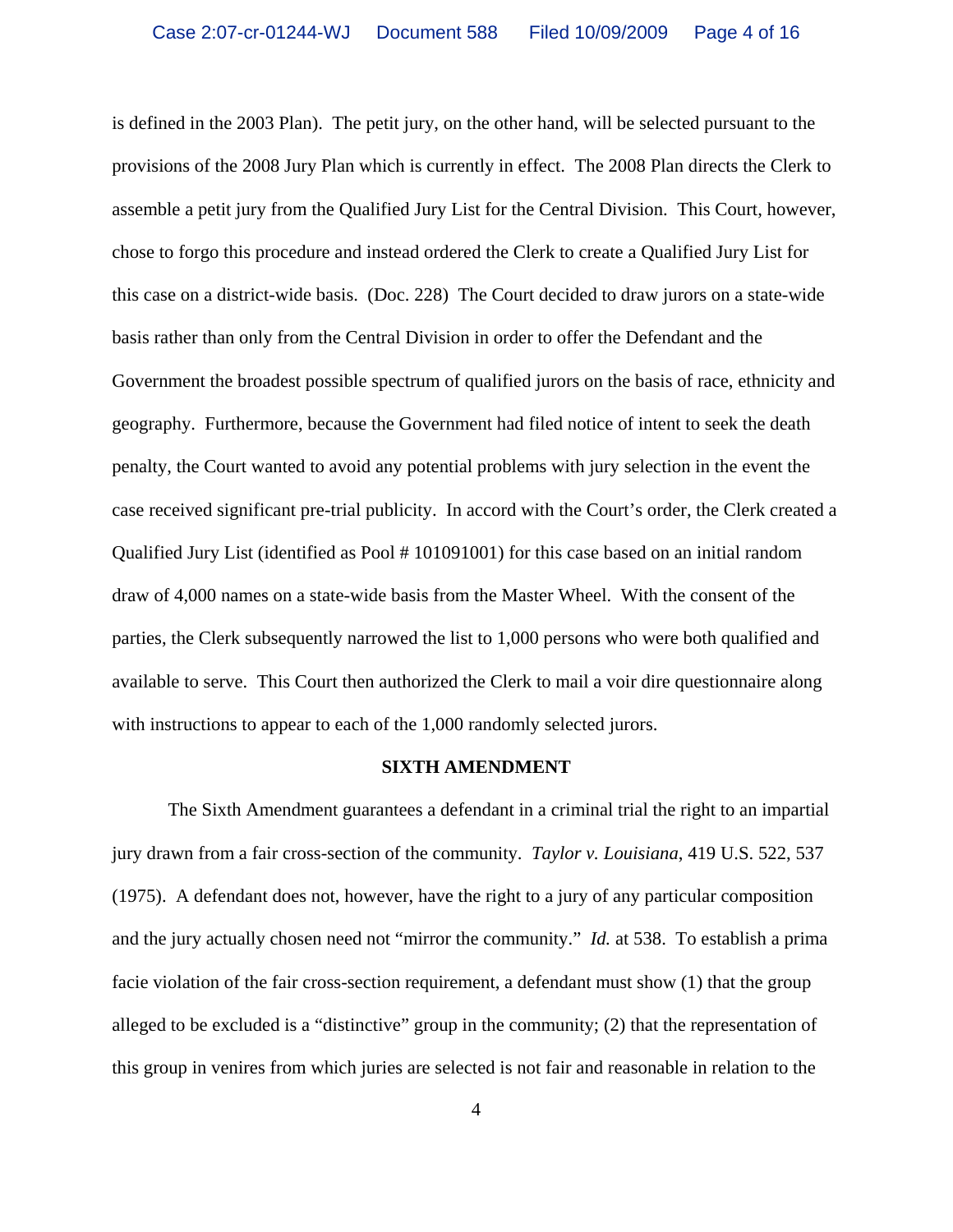number of such persons in the community; and (3) that such underrepresentation is due to systematic exclusion of the group in the jury-selection process. *Duran v. Missouri*, 439 U.S. 357, 364 (1979). Once a defendant makes out a prima facie Sixth Amendment violation, the burden shifts to the government to justify the systematic underrepresentation by pointing to a significant state interest at play. *Id.* at 368. The Court first analyzes whether the Defendant has made out a prima facie case of a Sixth Amendment violation.

### **1. Is the Excluded Group "Distinctive"?**

A group is "distinctive" under the first prong of this test if the group has: (1) some quality or attribute which defines or limits the group; (2) a cohesiveness of attitudes or ideas or experiences which distinguishes the group from the general social milieu; and (3) an interest which may not be represented by other segments of society. *United States v. Test*, 550 F.2d 577, 591 (10th Cir. 1976). The Government does not dispute, and there is no question, that Hispanics, African Americans, and Native Americans are distinctive groups in the community. *See United States v. Gault*, 141 F.3d 1399, 1402 (10th Cir. 1998) (noting that Hispanics, Native Americans and African Americans are distinct groups in the community). The Government argues, however, that men do not constitute a distinctive group. While the U.S. Supreme Court has not addressed this question, it has held that women constitute a distinctive group, finding that "women are sufficiently numerous and distinct from men." *Taylor*, 419 U.S. at 531. It stated further that "the two sexes are not fungible; a community made up exclusively of one is different from a community composed of both; the subtle interplay of influence one on the other is among the imponderables. . . . The exclusion of one may indeed make the jury less representative of the community than would be true if an economic or racial group were excluded." *Id.* at 531-32 (quoting *Ballard v. United States*, 329 U.S. 187, 193-94 (1946)).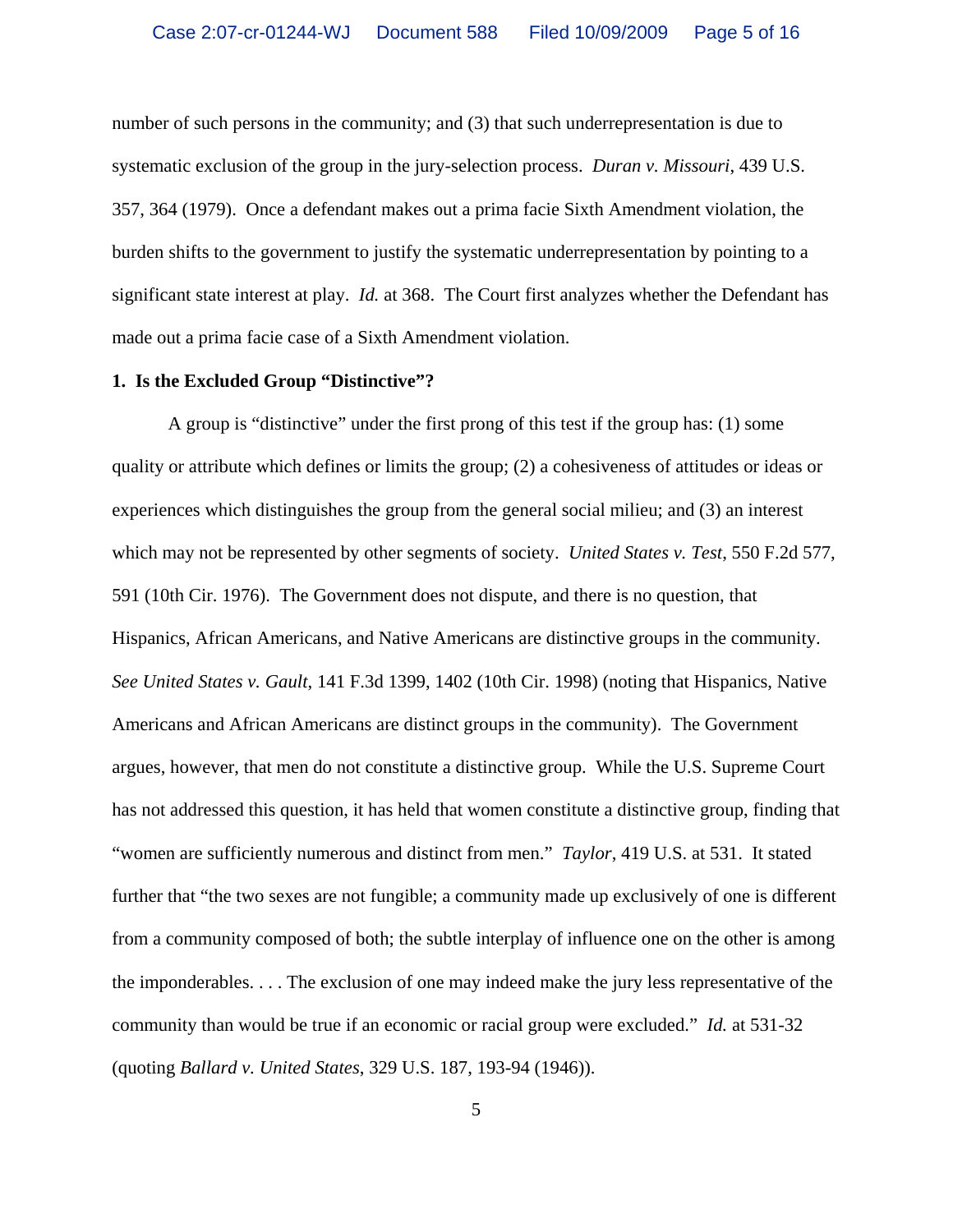I believe this language tends to show that men qualify as a distinctive group. Certainly, persons of the male sex are a well-defined and limited group. Furthermore, men arguably have a collective experience of being male which distinguishes them from women. Finally, just as women have a "community of interest" which may not be fairly represented by other segments of society, men too have a shared interest which may not be adequately represented by women. *But see United States v. Smalls*, 06-cr-2403-RB, slip op. at 10 (D.N.M. Oct. 2, 2008) (finding that men do not constitute a distinct group based on expert's testimony that men have not been historically disadvantaged by society and do not tend to form groups for the purpose of discussing or fostering the issues of men); *United States v. Lujan*, 05-cr-924-RB, slip op. at 9 (D.N.M. Oct. 9, 2008) (same). Regardless, the Court need not decide this matter here. Even assuming that men constitute a distinctive group, the Defendant failed to show that men are substantially underrepresented in the venires from which the grand jury and the petit jury are chosen.

#### **2. Is the Group Fairly Represented in Jury Venires?**

In order to determine whether these distinctive groups are fairly represented in the jury venires, the Tenth Circuit has instructed district courts to consider two measures: absolute disparity and comparative disparity. *United States v. Orange*, 447 F.3d 792, 798 (10th Cir. 2006). Absolute disparity is determined by subtracting the percentage of a group in the jury wheel from the percentage of that same group in the general population. *Id.* (quoting *United States v. Gault*, 141 F.3d 1399, 1402 (10th Cir. 1998)). It is "the starting place for all other modes of comparison." *Id*. Comparative disparity, on the other hand, measures the decreased likelihood that members of a distinct group will be called for a jury. It is determined by dividing the absolute disparity of a group by the percentage of that group in the general population. *Id.*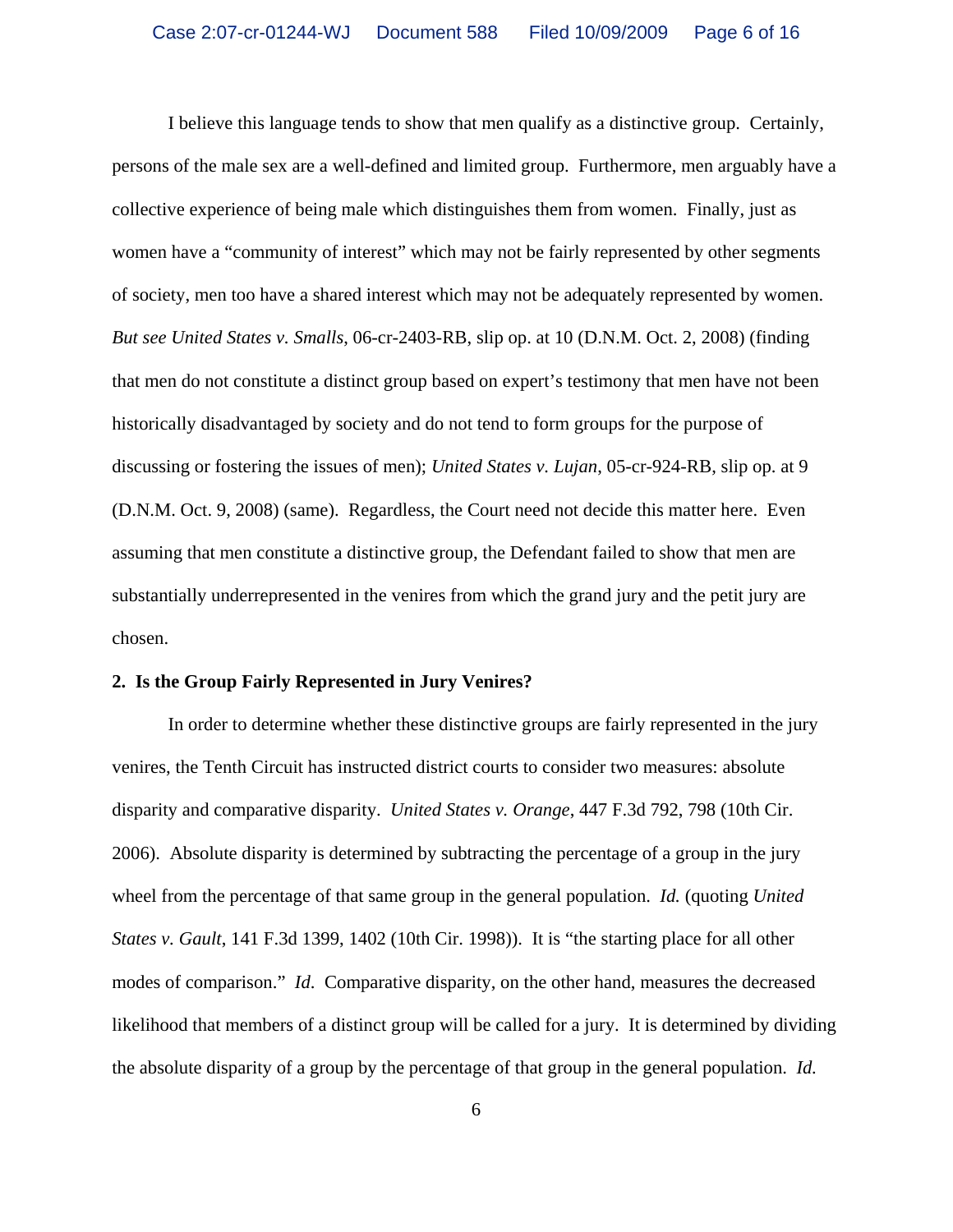(quoting *Gault*, 141 F.3d at 1402). Courts are not concerned with minor disparities; rather, the defendant must show that any disparities are "gross" or "marked." *Id.* Specifically, the Tenth Circuit is skeptical that underrepresentation exists where absolute disparities are less than 10 percent. *United States v. Shinault*, 147 F.3d 1266, 1273 (10th Cir. 1998). While the Tenth Circuit has recognized the limitations of these measurements—particularly when the underrepresented group has a small population—the Circuit continues to rely on them. "Absent direct evidence of tampering or purposeful discrimination, we hold that when a court is presented with evidence of comparative and absolute disparities . . . [that] fall within our accepted range, a court need not look further into other statistical methods." *Orange*, 447 F.3d at 799.

The Defendant has calculated the absolute and comparative disparity numbers for three of the four allegedly underrepresented groups. In calculating the disparities, however, the Defendant makes a number of methodological errors and problematic assumptions. First, the Defendant asks this Court to analyze the disparities based on various juror pools and lists other than the actual Qualified Jury Wheels (from which the grand jury was chosen) and Qualified Jury List (from which the petit jury will be chosen). The Tenth Circuit has repeatedly stated that courts must look to the particular Qualified Jury Wheel (or List) from which jurors were actually drawn in order to analyze jury composition challenges. *See e.g.*, *Gault*, 141 F.3d at 1402. Therefore, this Court will not address the Defendant's calculations which are based on pools and lists other than the Qualified Jury Wheels and Qualified Jury List actually used in this case.<sup>6</sup>

<sup>&</sup>lt;sup>6</sup> The Court acknowledges that data from other juror pools and lists may be relevant to the third *Duren* prong—whether the jury-selection process systematically excludes certain groups. However, under the second *Duren* prong, the Defendant must first show that those groups are grossly underrepresented in the actual jury venires used in this case.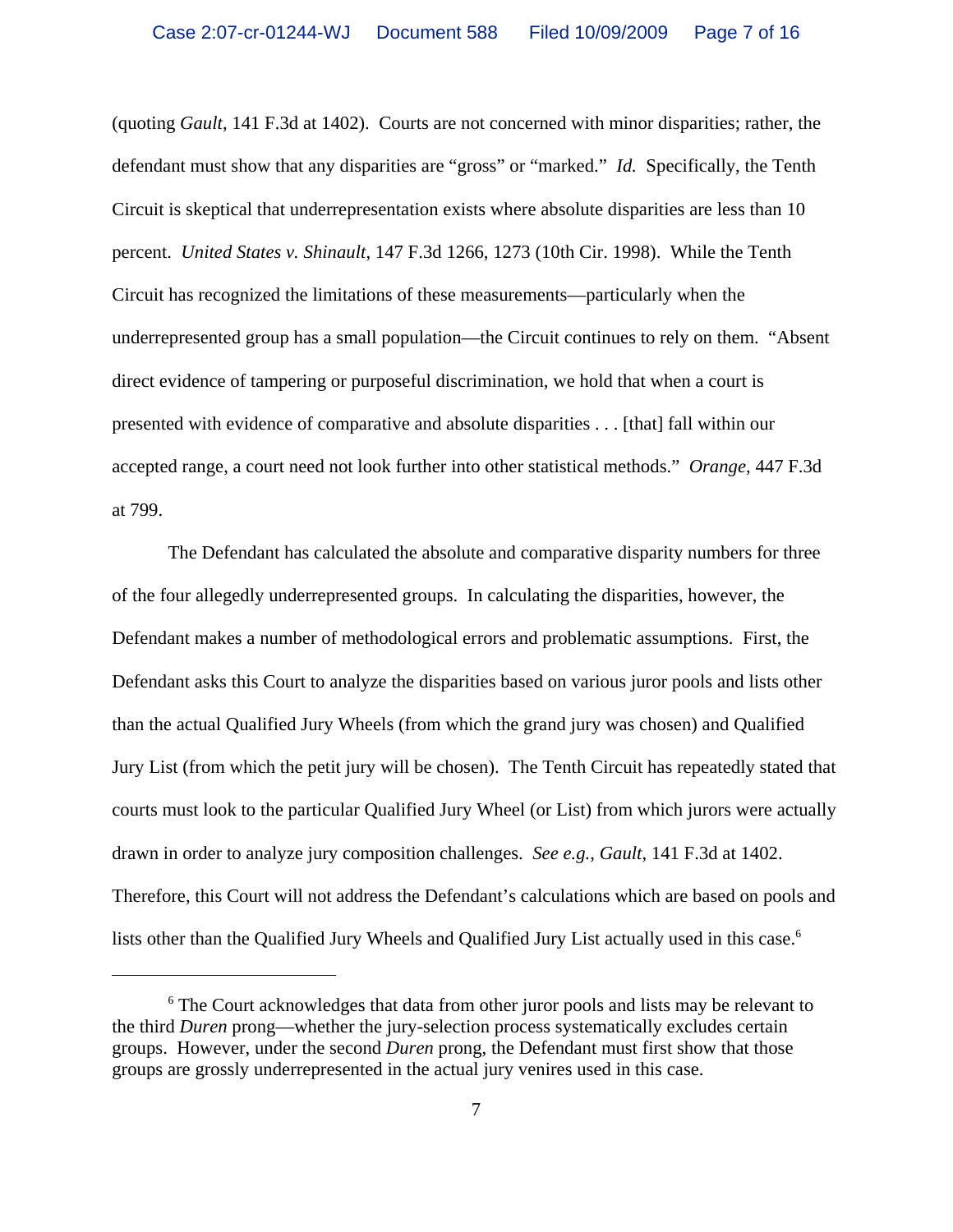Second, when calculating the disparities for Hispanics and Native Americans, the Defendant assumed that any potential juror who did not answer the race question<sup>7</sup> on the juror qualification form is not Native American and anyone who did not answer the ethnicity question<sup>8</sup> is not Hispanic. This assumption artificially inflates the disparity numbers for both groups. Because those jurors did not provide any information on their race and/or ethnicity, the Defendant should have excluded those jurors entirely from his calculations rather than assume that they are neither Hispanic nor Native American. *See United States v. Gault*, 973 F. Supp. 1309, 1312-13 (D.N.M. 1997) (excluding unidentified jurors because expert statistician testified that it is the standard practice of statisticians to exclude the unidentified category when the focus is on a variable such as race or ethnicity); *United States v. Haworth*, 948 F. Supp. 981, 984 (D.N.M. 1996) (excluding unidentified jurors from the disparity calculations). Because neither party has provided the correct statistics, however, the Court is constrained by the statistics that Defendant has provided.<sup>9</sup> Finally, while the Defendant appropriately calculated the disparities using the most recent 2000 Census numbers, he notes that the 2008 Census estimates show an increase in the Hispanic population of New Mexico by about two percentage points and suggests that the 2008 figures may be a more appropriate benchmark. The Supreme Court has approved the use of

 $7$  Question 10a asks the potential juror to identify his or her race from a list: White, Black/African American, Asian, American Indian, Pacific Islander or Other.

<sup>&</sup>lt;sup>8</sup> Question 10b asks the potential juror whether he or she is Hispanic or Latino and allows for a yes or no answer.

<sup>&</sup>lt;sup>9</sup> Tellingly, the research organization retained by the Defendant to calculate the disparities stated: "Among those who answered the ethnicity question . . . on the jury qualification questionnaire, we did not find any instances where the percent Hispanic of a qualified jury wheel, grand jury panel or qualified jury list was significantly below the percent Hispanic of the adult citizen population."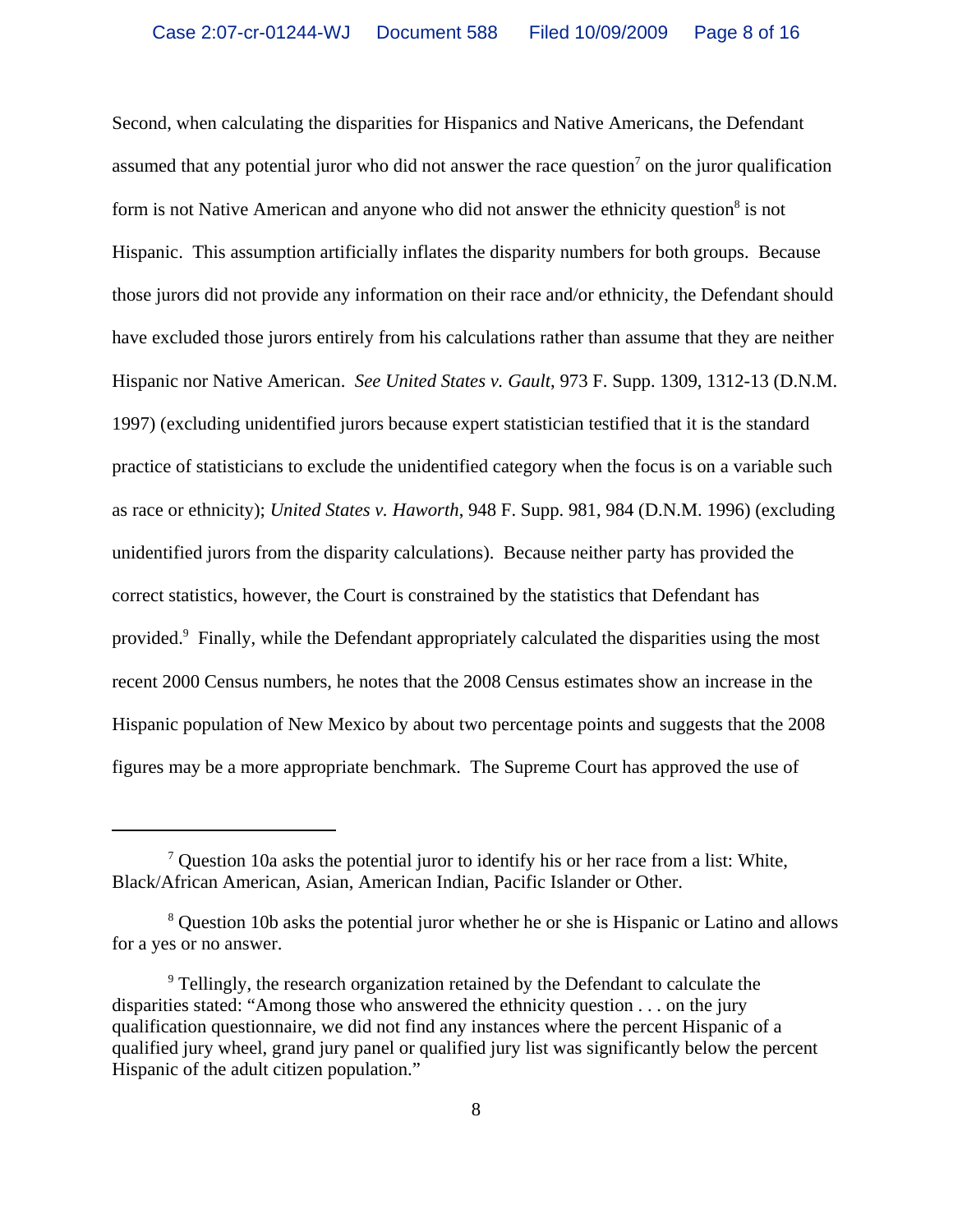population data from the most recent census, *see Duran*, 439 U.S. at 364-65 & nn. 22 & 24, and this Court is reluctant to alter those numbers based only on census estimates. Furthermore, the Court notes that the 2000 Census numbers for Hispanics may already be inflated, given that ideally only Hispanics who are qualified for jury service (i.e. who are U.S. citizens with English competency and sufficient length of county residency) should form the benchmark for the disparity calculations. Thus, the Court will analyze the disparities using the 2000 Census data and the makeup of the Qualified Jury Wheels and Qualified Jury List at issue in this case.

Hispanics. The grand jury in this case was drawn from the Southern Division of New Mexico in accordance with the terms of the 2003 Jury Plan. The Qualified Jury Wheel for that division was 31.9 percent Hispanic, while the 2000 Census reported that 36.6 percent of the adult population in that division was Hispanic. Therefore, the Defendant's statistics reveal an absolute disparity of 4.7 percent and a comparative disparity of 12.8 percent. The 4.7 percent absolute disparity is far lower than the ten percent that the Tenth Circuit has suggested as a threshold disparity number. *See Shinault*, 147 F.3d at 1273. In fact, the Tenth Circuit has upheld jury selection procedures which resulted in absolute disparities of up to seven percent. *Gault*, 141 F.3d at 1402-03. Furthermore, the disparity here does not even begin to approach the absolute disparity numbers that the Supreme Court has found adequate to make out a prima facie violation of the Sixth Amendment. *See Duren*, 439 U.S. at 365-66 (39.5% absolute disparity); *Castaneda v. Partida*, 430 U.S. 482, 495-96 (1977) (40% absolute disparity); *Jones v. Georgia*, 389 U.S. 24, 25 (1967) (14.7% absolute disparity). The petit jury will be randomly selected from Qualified Jury List # 101091001 whose members were drawn from the entire state of New Mexico. Hispanics constitute 32.9 percent of this Qualified Jury List and 35.9 percent of the total adult population in the state, resulting in an absolute disparity of only 3.0 percent and a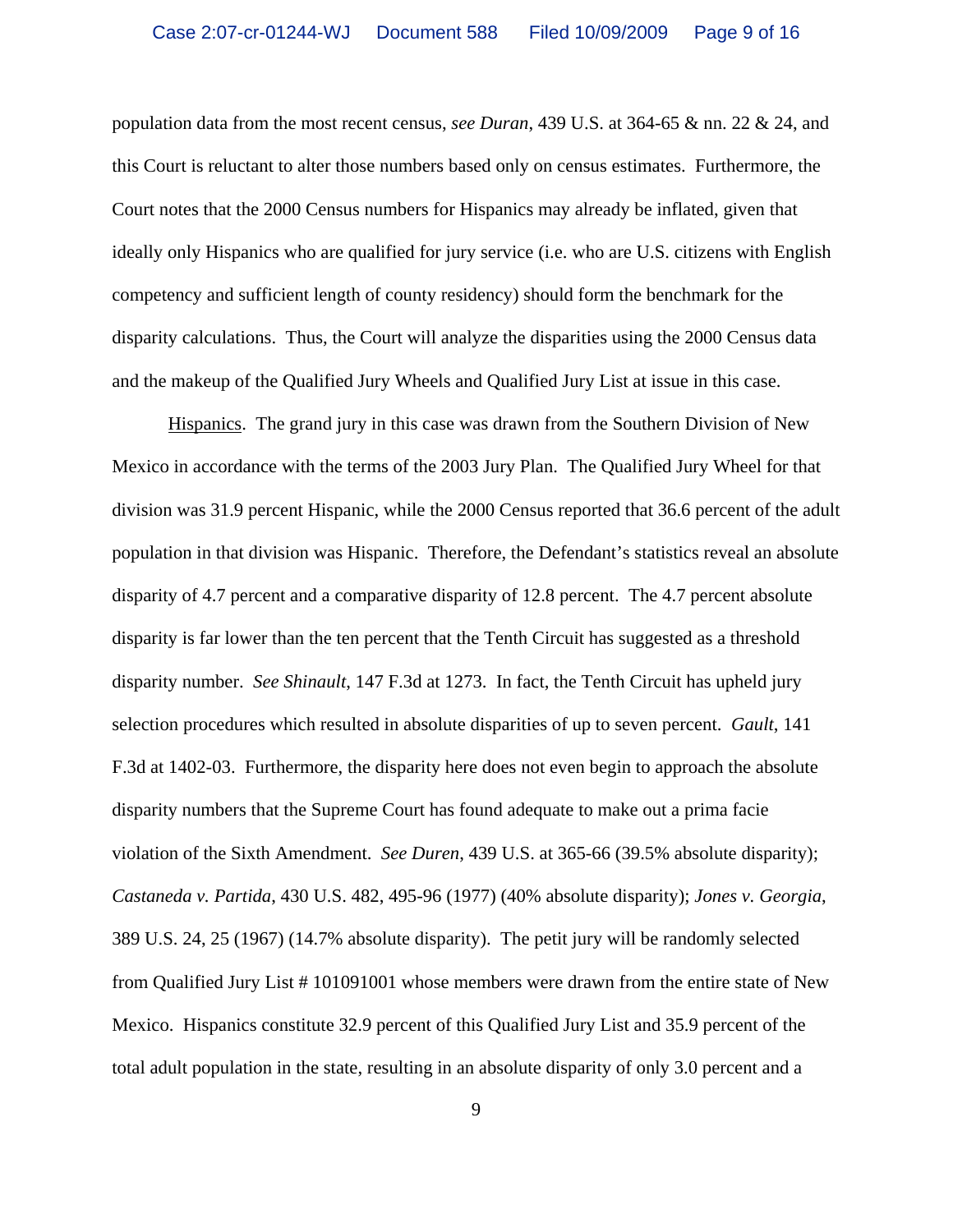comparative disparity of 8.4 percent. These disparities are even lower than the disparities calculated for the grand jury. Because all of the disparity numbers provided by the Defendant fall within the range deemed acceptable by the Tenth Circuit, this Court finds that Defendant has failed to make out a prima facie case that Hispanics are underrepresented in either the grand or petit juries in this case.

Native Americans. The Defendant has also failed to show that Native Americans are grossly underrepresented in the grand or petit juries. With respect to the grand jury, Native Americans constitute 1.4 percent of the Qualified Jury Wheel and 1.7 percent of the adult population of that division, resulting in an absolute disparity of 0.3 percent. For the petit jury, Native Americans constitute 5.2 percent of the Qualified Jury List and 8.7 percent of the adult population, resulting in an absolute disparity of 3.5 percent. Again, these absolute disparity numbers fall well within the acceptable range. *See, e.g.*, *Yazzie*, 660 F.3d at 427 (holding an absolute disparity of 4.3 percent for Native Americans insufficient to establish a prima facie case of under-representation). The comparative disparity numbers of 17.6 percent and 40.2 percent, while larger, also do not show the marked disparity necessary to make out a prima facie claim. In *Shinault*, the Tenth Circuit upheld comparative disparities of 48 percent, 50 percent and almost 60 percent. 147 F.3d at 1273. The Court also noted that high comparative disparities are less persuasive when they are "distorted by the small population of the . . . minority group[]." *Id.* That is certainly the case here where Native Americans constitute only 8.7 percent of the population of the entire state.

African Americans. The Defendant did not provide the Court with any detailed statistics—including absolute or comparative disparity numbers—for African Americans. Because it is not the Court's responsibility to dig up these statistics, the Court holds that the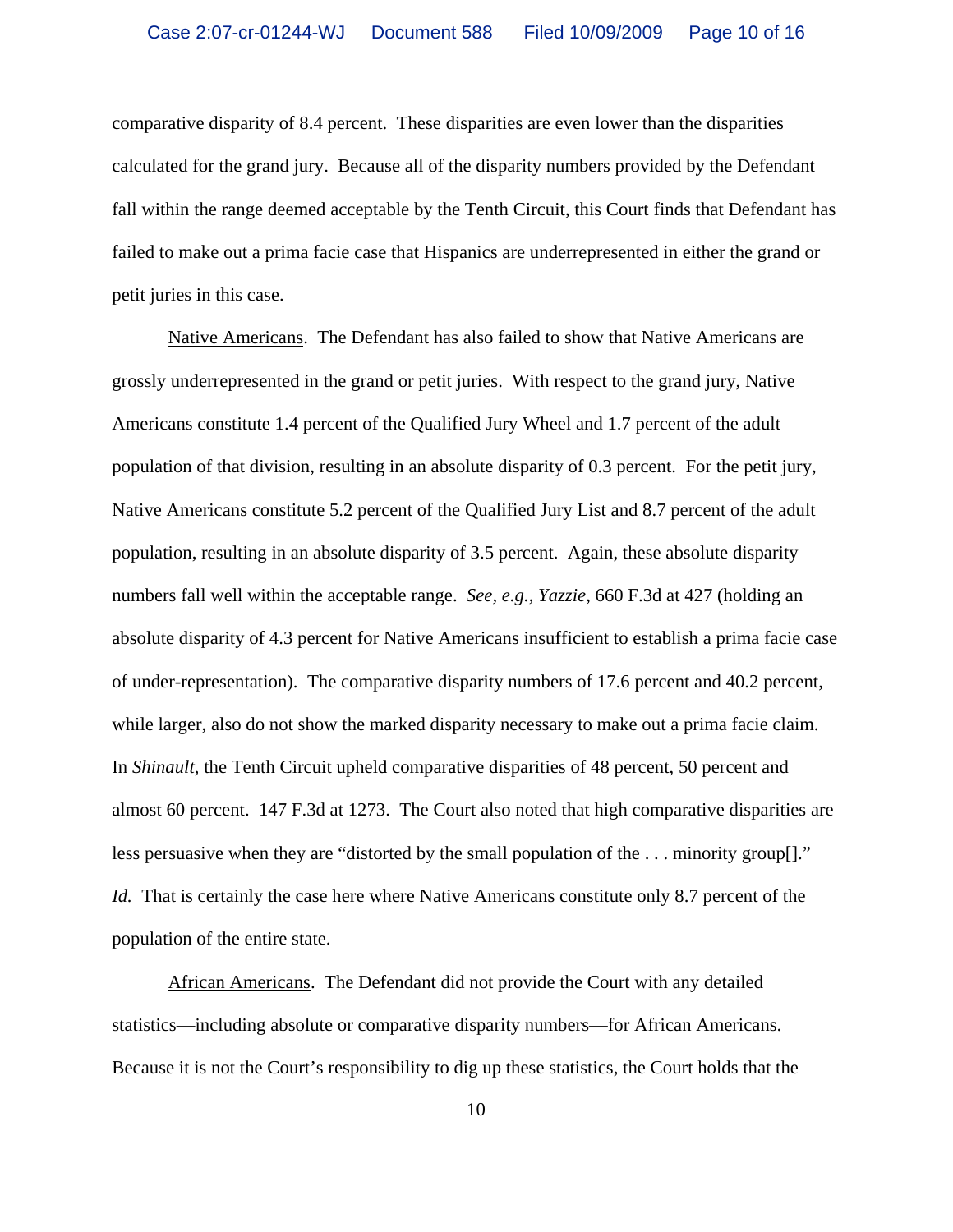Defendant has failed to make out a prima facie case that African Americans were grossly underrepresented in either the grand or petit juries.

Men. Finally, the Defendant alleges absolute disparities for men of 4.6 percent and 5.1 percent, and comparative disparities of 9.5 percent and 10.5 percent, for the grand and petit jury respectively. For the same reasons given above, and assuming that men constitute a distinct group, these numbers are insufficient to make out a prima facie case of a Sixth Amendment violation.

### **3. Is Under-Representation Due to Systematic Exclusion of Group?**

Because the Defendant has failed to make the requisite statistical showing for any of the allegedly underrepresented groups, the Defendant's Sixth Amendment claim fails and the Court need not address the third prong of the *Duren* test. *See Shinault*, 147 F.3d at 1273 (holding that the defendant failed to make out a prima facie test when he could not satisfy the statistical showing required by the second *Duran* element and declining to analyze the third element). *But see Haworth*, 948 F. Supp. at 986 (stating that even insignificant disparities may rise to the level of a Sixth Amendment violation if the selection process is not neutral). For the sake of thoroughness, however, and because the Defendant devotes most of his brief to this final issue, the Court will explain why the Defendant has failed to show that either the 2003 or 2008 Jury Plans systematically exclude any of the allegedly underrepresented groups.

In order to show that a group has been systematically excluded from jury venires, a defendant need not show that the exclusion is intentional. *Duren*, 439 U.S. at 366. Rather, he need only show that the exclusion is "inherent in the particular jury-selection process utilized." *Id.* The Defendant strenuously argues that "irrespective of any convoluted statistical analysis" the jury selection process systematically excludes Hispanics, African Americans and Native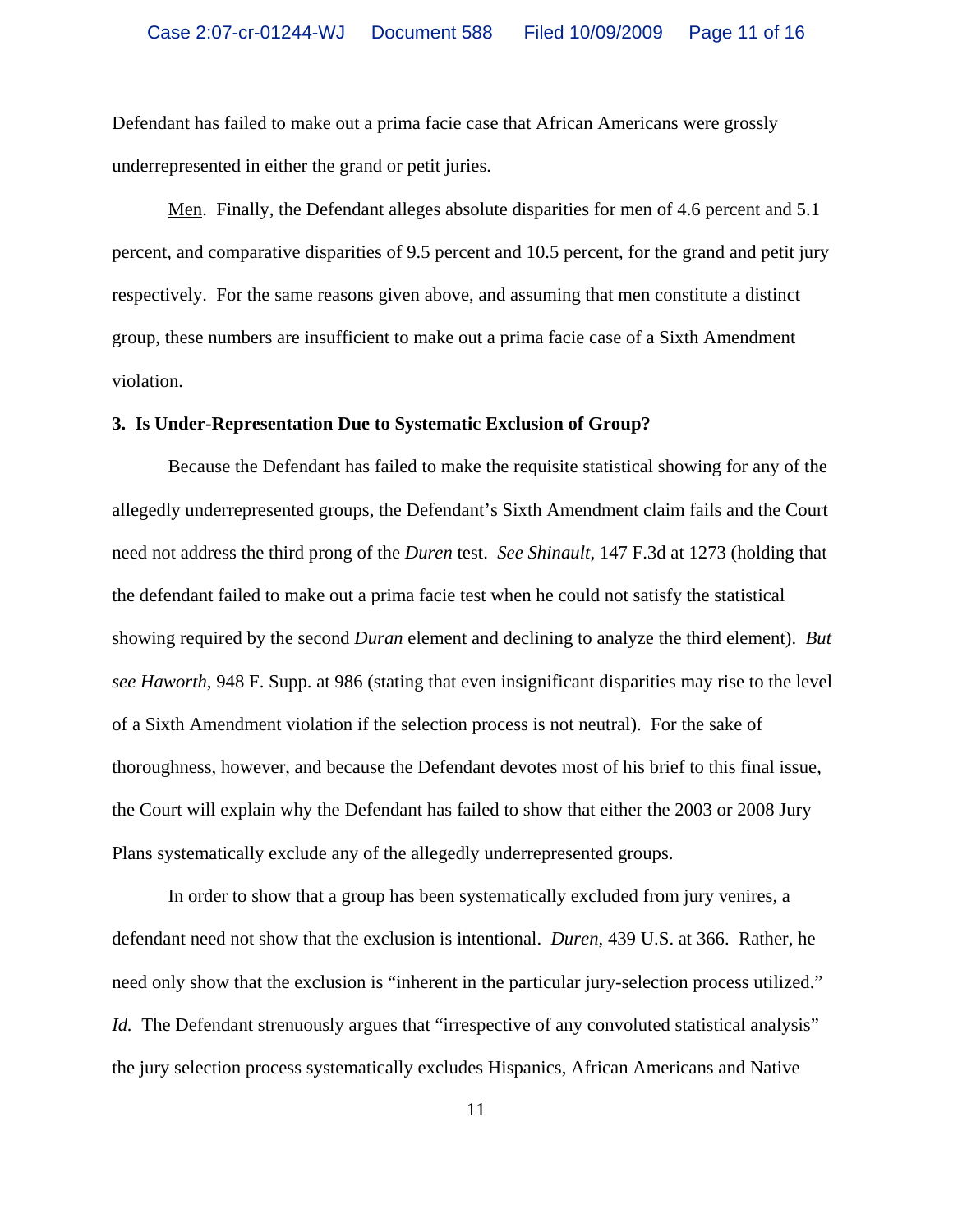Americans because it relies exclusively on voter registration rolls to draw potential jury members. The Defendant urges the Court to require the District of New Mexico to draw potential jurors from a broader and readily available database which includes motor vehicle records (both driver's licenses and identification cards) and New Mexico personal income tax returns as well as voter registration rolls. As the Defendant concedes, however, the practice of selecting prospective jurors solely from voter registration rolls "has been repeatedly and unsuccessfully challenged." *See, e.g.*, *United States v. Test*, 550 F.2d 577, 586-87 (10th Cir. 1976); *United States v. Orange*, 447 F.3d 792, 799-801 (10th Cir. 2006). In fact, this Court is unaware of a single case—and the Defendant has cited none—in which a court has held that the use of voter registration records systematically excludes a distinct group. The Jury Selection and Service Act ("JSSA") specifically provides that prospective jurors should be selected either from voter registration rolls or the lists of actual voters. 28 U.S.C. § 1863(b)(2). Additional sources of prospective jurors may be used, but only "where necessary to foster the policy and protect the rights secured by" the JSSA. *Id.*

The Defendant identifies a number of supposed problems with drawing jurors exclusively from voter registration rolls. Among other things, the Defendant notes that: (1) voter registration records are often out-of-date and many questionnaires mailed to minority groups are returned as undeliverable because "frequent changes of address tend to be associated with lower income levels"; (2) the plan contains no mechanism for re-contacting jurors who do not return their questionnaires; and (3) members of certain minority groups are less likely to register to vote in the first place. The Tenth Circuit rejected each of these challenges in *United States v. Orange*, noting that "[d]iscrepancies resulting from the private choices of potential jurors do not represent the kind of constitutional infirmity contemplated by *Duren*." 447 F.3d at 800. It continued: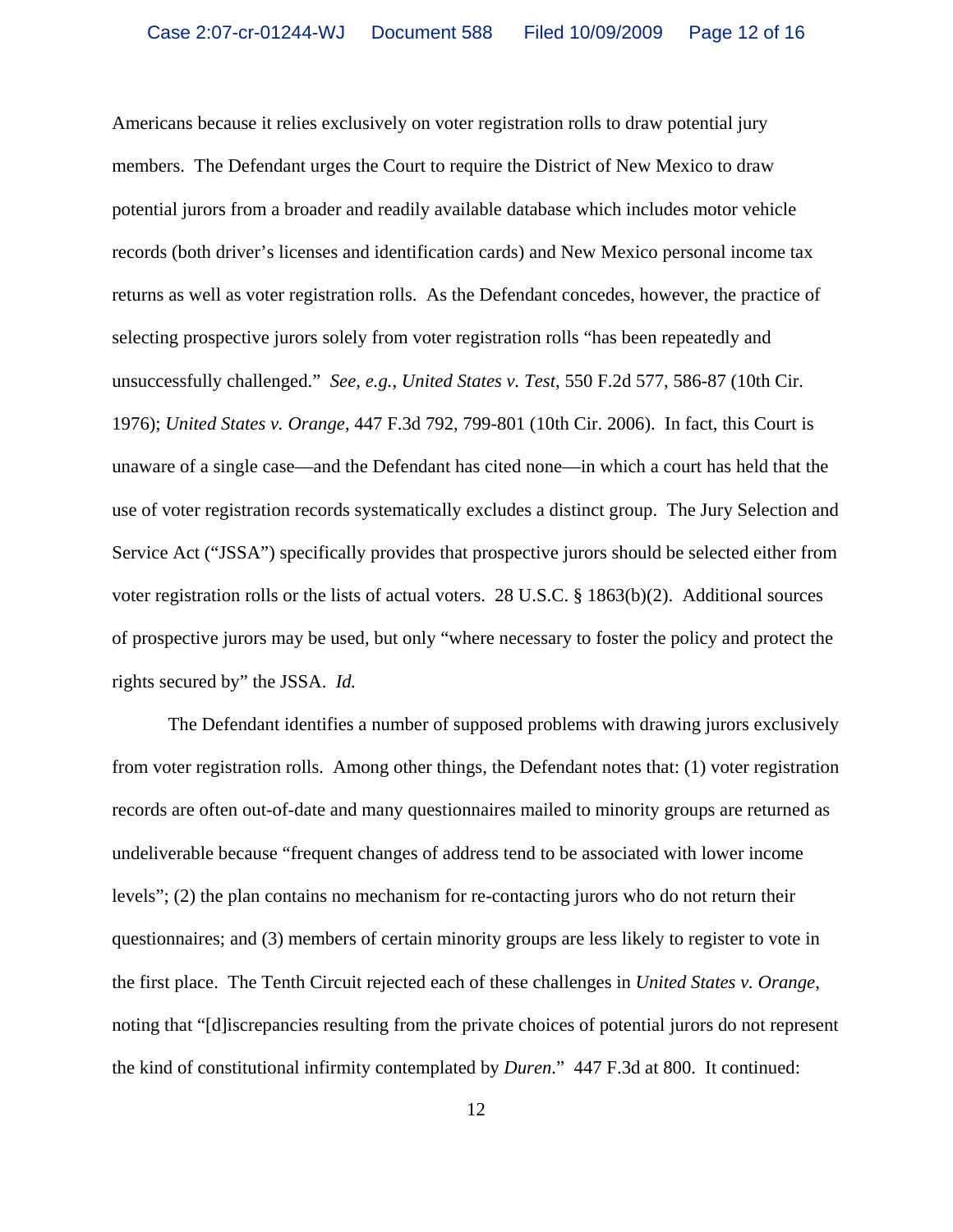"[N]either the Act nor the Constitution require that a supplemental source of names be added to voter lists simply because an identifiable group votes in a proportion lower than the rest of the population." *Id.* (quoting *Test*, 550 F.2d at 587 n.8 (collecting cases)). The Defendant has presented no evidence showing that any of the purportedly underrepresented groups are prevented from registering to vote. As long as the right to register to vote remains open, defendants cannot criticize the selection process on this basis. *Haworth*, 948 F. Supp. at 987 (collecting cases). In addition, the Court notes that it did, in fact, order the Jury Administrator to resend juror qualification forms to the approximately 10 percent of potential jurors who had not responded. (Doc. 533) Returns from the first and second mailings resulted in a total overall response rate of 94 percent. *See* Affidavit of Eduardo Contreras, to be filed as Exhibit  $1^{10}$ .

Finally, the Defendant argues that significant geographic disparities exist in the petit jury venires. Specifically, he alleges that the Southern Division of the state is overrepresented, while the Central and Northern Divisions of the state are underrepresented. The Tenth Circuit has held that "[m]ere geographical imbalance, absent evidence that an identifiable and cognizable segment of the community has been systematically excluded or underrepresented by reason of such imbalance, does not violate the statutory and constitutional requirement that the jury panel represent a fair cross section of the community." *Test*, 550 F.2d at 582 n.4. As discussed above, the Defendant has not put forth sufficient evidence that any cognizable group has been systematically excluded or underrepresented. Furthermore, the petit jury venire in this case was created by randomly drawing potential jurors from the entire State, with a predetermined number drawn from each county. In his affidavit attached to the Government's response, the Jury

<sup>&</sup>lt;sup>10</sup> The Affidavit of Mr. Contreras will be filed separately.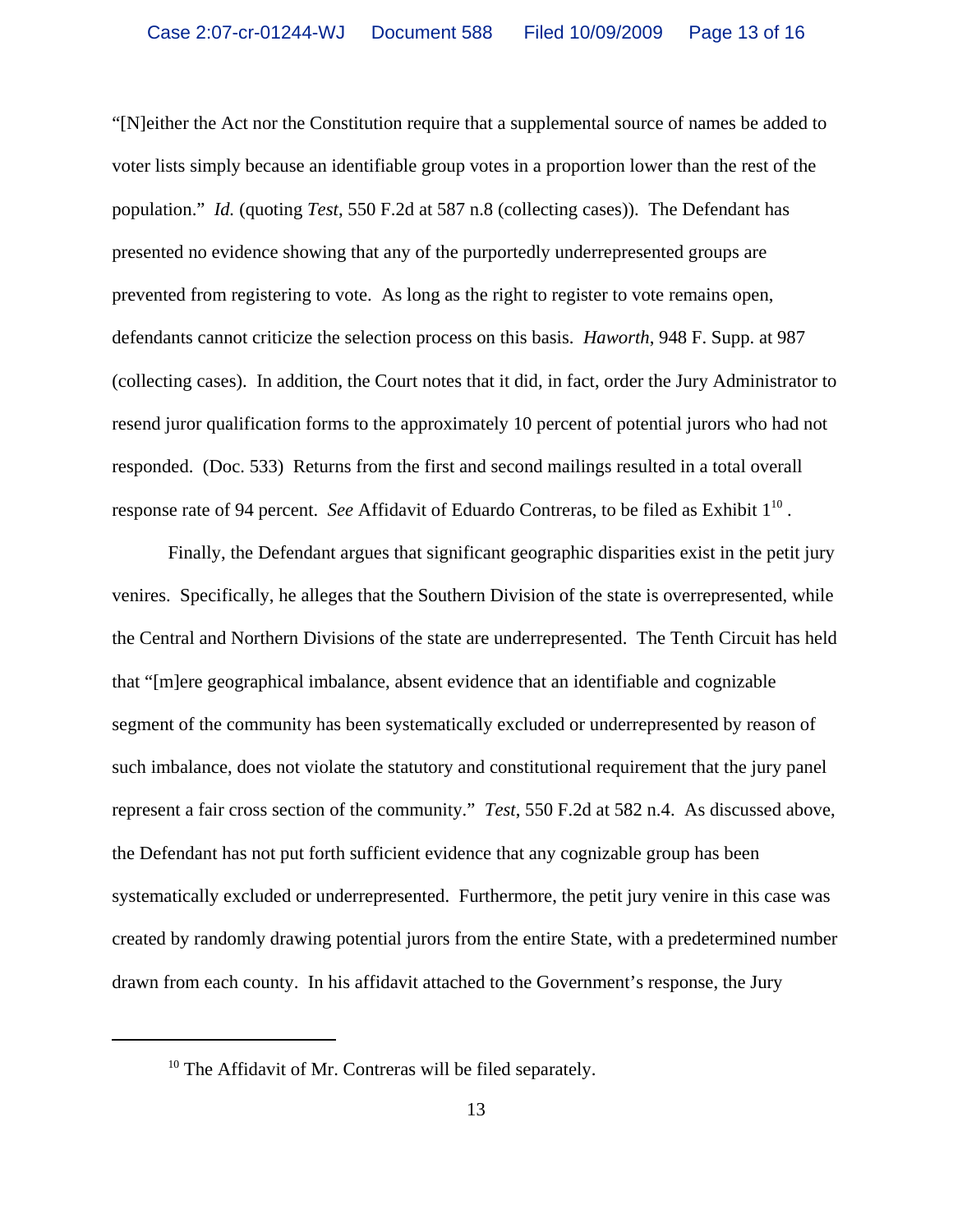Administrator represented that "persons were selected from the counties in each petit jury division in a way so as to ensure that each county was substantially proportionally represented." The Defendant has not rebutted this assertion with any evidence of systematic exclusion of a distinct group.

### **FIFTH AMENDMENT**

The Defendant also claims that these same jury selection procedures violate his Fifth Amendment right to equal protection of the laws. While neither party addressed the question of standing, the Court finds that Taylor has no standing to assert an equal protection challenge with respect to Hispanics, Native Americans or African Americans because Taylor is not a member of any of these groups. As the Supreme Court has held, "[i]n order to show that an equal protection violation has occurred in the context of grand jury selection, the defendant must show that the procedure employed resulted in substantial underrepresentation of *his* race or of the identifiable group *to which he belongs*." *Castaneda*, 430 U.S. at 494 (emphasis added). *See also Haworth*, 948 F. Supp. at 982-83 (noting that defendants abandoned their Fifth Amendment equal protection claims because they lacked standing because they were not members of the allegedly underrepresented groups). While Taylor has no standing to assert these claims under the Fifth Amendment, he *does* have standing to assert them under the Sixth Amendment. *See Taylor*, 419 U.S. at 526 (holding that a defendant need not be a member of the excluded group in order to assert a Sixth Amendment fair-cross-section claim); *Shinault*, 147 F.3d at 1271 (same).

The only equal protection claim Taylor has standing to assert under the Fifth Amendment is his claim that the jury selection procedure results in the substantial underrepresentation of men. The Fifth Amendment inquiry significantly overlaps with the fair-representation inquiry under the Sixth Amendment. *See Yazzie*, 660 F.2d at 426 ("While equal protection and fair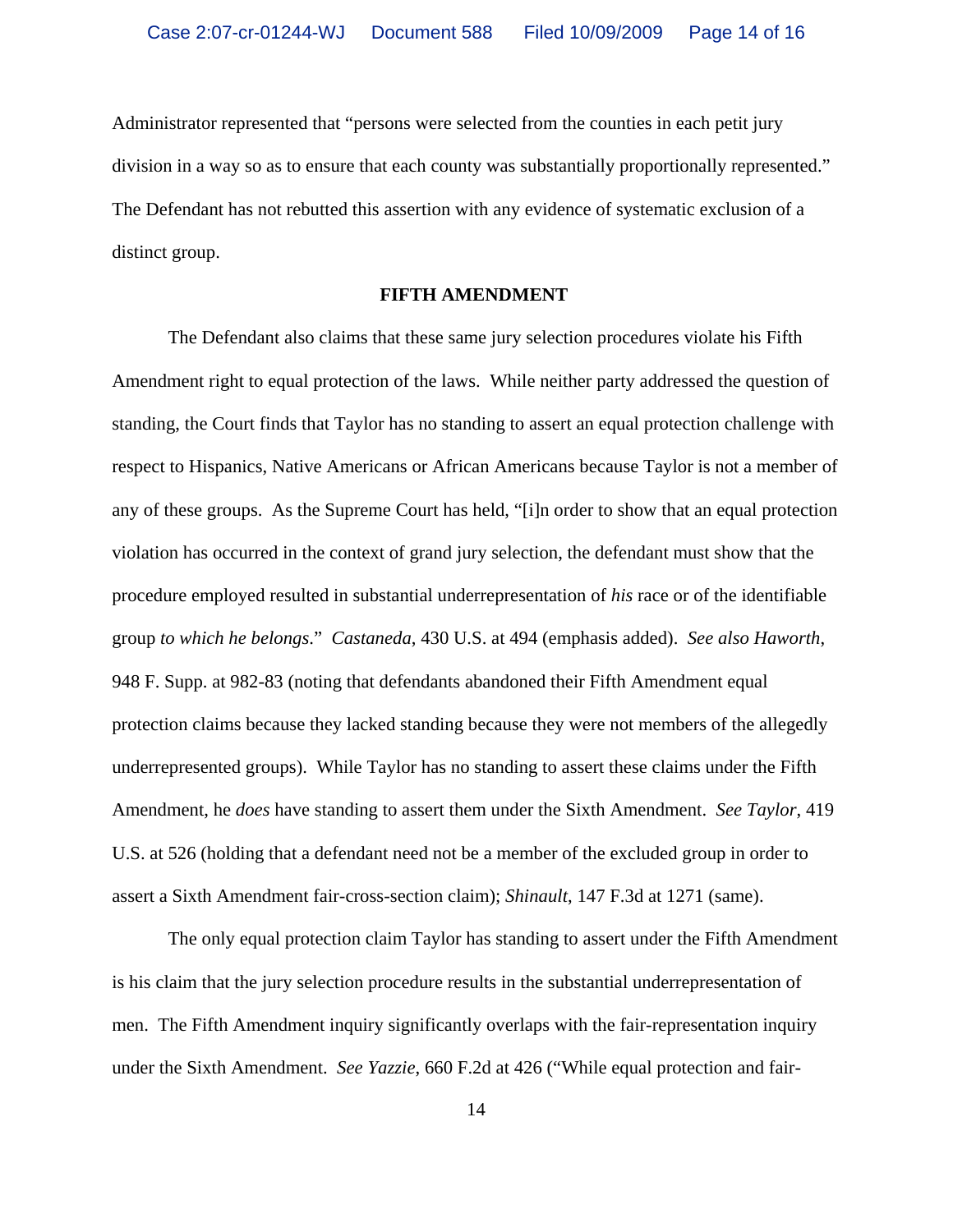cross-section cases are not entirely analogous . . . both violations require a showing of a distinctive group and a substantial underrepresentation of that group in jury venires before a prima facie case is established and the burden of proof shifts.") Because Taylor was unable to make out a prima facie case under the Sixth Amendment with respect to men, his Fifth Amendment challenge fails as well. *See, e.g.*, *Gault*, 141 F.3d at 1402 (addressing defendant's Fifth and Sixth Amendment challenges concurrently).

### **JURY SELECTION & SERVICE ACT**

Finally, the Defendant argues that the jury selection process violates the JSSA's provision directing district courts to enact jury plans which ensure that potential grand and petit jurors are selected at random from a representative cross section of the community. 18 U.S.C. § 1861. As the Defendant concedes, however, "[b]ecause the Jury Act's fair cross section requirement parallels a defendant's Sixth Amendment right to trial by an impartial jury, the defendant's Jury Act challenge and his constitutional challenge are both evaluated under a Sixth Amendment standard." *Shinault*, 147 F.3d at 1270. Because the Defendant cannot allege a Sixth Amendment violation, he likewise cannot allege a violation under the JSSA. Furthermore, the JSSA specifically requires each district to draw jurors initially from voter registration rolls or actual voter lists. While it permits districts to supplement with information from other sources, "[t]he supplementation of voter lists is the exception, not the rule, and absent a showing of deficient representation the use of an approved jury selection process is lawful." *United States v. Bennett*, 539 F.2d 45, 55 (10th Cir. 1976).

#### **CONCLUSION**

In conclusion, the Defendant has not put forward sufficient evidence to make out a prima facie case under the Sixth Amendment, Fifth Amendment or JSSA. The evidence fails to show